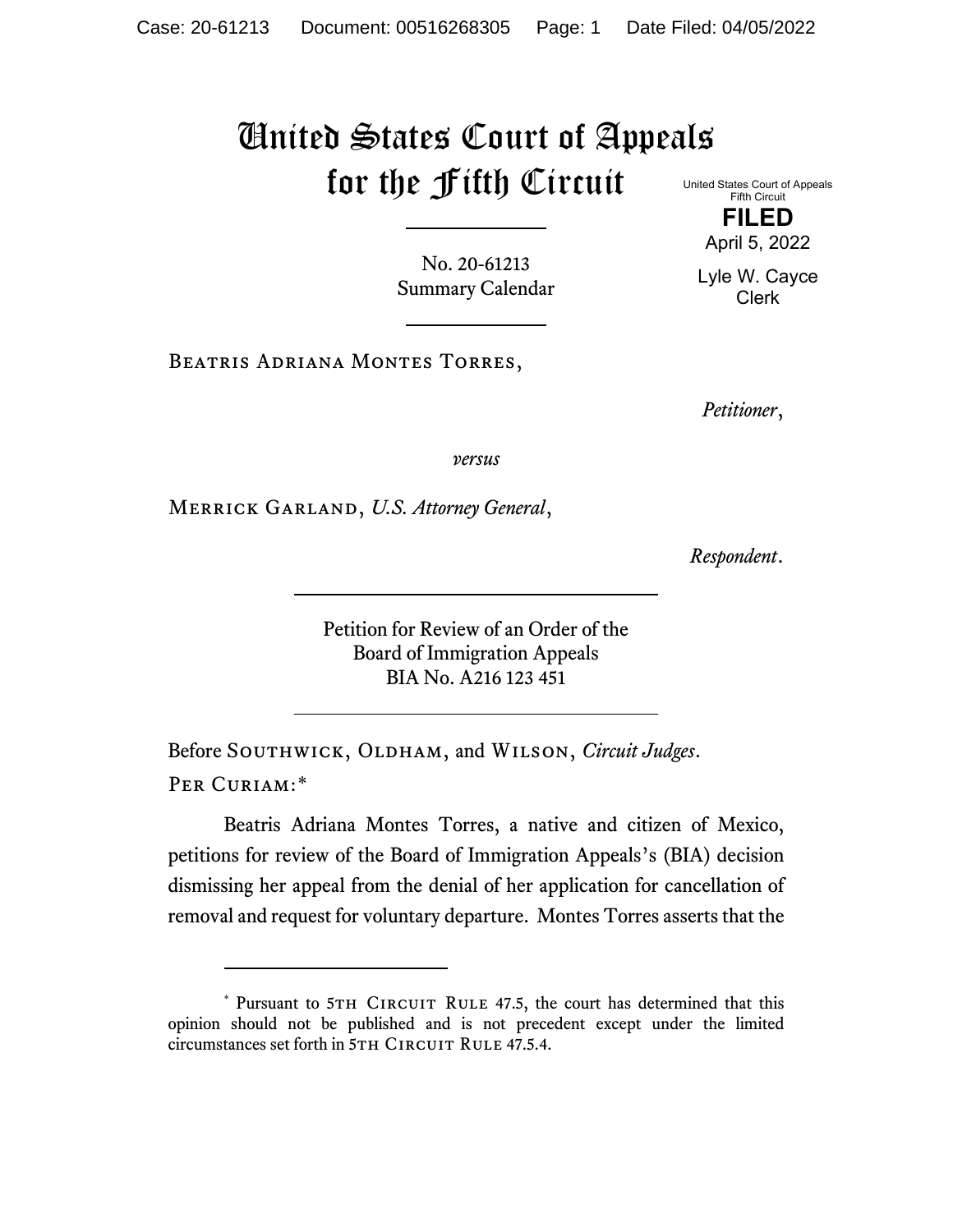## No. 20-61213

BIA erred by affirming the immigration judge's (IJ) finding that she was statutorily ineligible for cancellation of removal; rejecting her claim that the IJ violated her due process rights; and affirming the IJ's discretionary denial of her request for voluntary departure.

"While we typically only review the final decision of the BIA, when the IJ's ruling plays into the BIA's decision, as it does in this case, we review both the IJ's and the BIA's decisions." *Parada-Orellana v. Garland*, 21 F.4th 887, 893 (5th Cir. 2022). "We review questions of law de novo and factual findings for substantial evidence." *Morales v. Garland*, 27 F.4th 370, 372 (5th Cir. 2022) (per curiam). Under the substantial evidence standard, "[t]he alien must show that the evidence was so compelling that no reasonable factfinder could conclude against it." *Wang v. Holder*, 569 F.3d 531, 537 (5th Cir. 2009).

Montes Torres asserts that the BIA erred by affirming the IJ's determination that she was statutorily ineligible for cancellation of removal. Though we generally lack jurisdiction to review the BIA's denial of discretionary relief, e.g., cancellation of removal and voluntary departure, whether an alien is statutorily eligible for relief is a nondiscretionary decision to which  $\S 1252(a)(2)(B)(i)$ 's jurisdictional bar does not apply. *Trejo v. Garland*, 3 F.4th 760, 773 (5th Cir. 2021). Once eligibility is determined, the "adjudicator's discretion enter<sup>[s]</sup> the picture." *Id.* Thus, the adjudicator's next determination—"whether to *actually grant* cancellation to a qualifying alien"—is beyond our jurisdiction to review. *Id.*

To be eligible for cancellation of removal, an alien must establish, *inter alia*, "that removal would result in exceptional and extremely unusual hardship" to a qualifying relative. 8 U.S.C. § 1229b(b)(1)(D). This standard is met only where the "qualifying relative would suffer consequences 'substantially' beyond the ordinary hardship that would be expected when a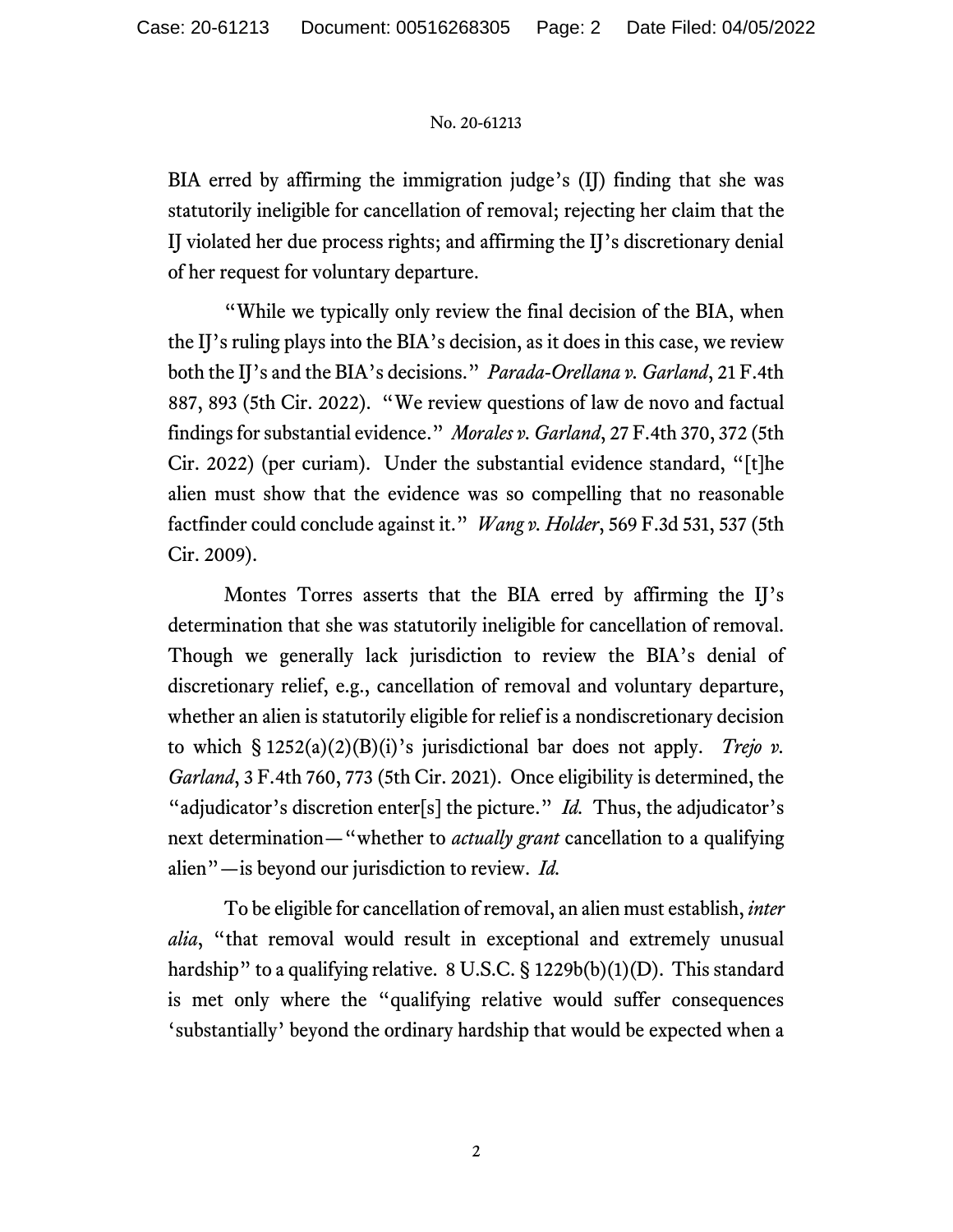## No. 20-61213

close family member leaves this country." *Trejo*, 3 F.4th at 775 (quoting *In Re Monreal-Aguinaga*, 23 I. & N. Dec. 56, 62 (BIA 2001)).

Montes Torres argues that the IJ improperly minimized her evidence of hardship, including the role she plays in assisting with her mother's diabetes and osteoporosis, as well as the effect that her removal would have on her parents' diagnosed depression and anxiety. But the IJ did not discount Montes Torres's evidence of hardship. Rather, he found it mitigated by other evidence in the record such as the fact that Montes Torres's parents live with her sister, who is a United States citizen; her sister is her parents' primary caregiver and sponsored them for permanent residence; and Montes Torres has several other siblings living in the same metropolitan area who can provide support to her parents. Despite Montes Torres's assertions to the contrary, the record does not compel a finding that her parents would suffer exceptional and extremely unusual hardship if she were removed. *See Parada-Orellana*, 21 F.4th at 895; *Trejo*, 3 F.4th at 774–75.

Montes Torres's assertion that she was denied due process because the IJ was not impartial, ignored evidence, and incorrectly found that her submitted criminal documents did not accurately represent her criminal history is without merit. Even if Montes Torres could show a due process violation—which the record confirms she cannot—she has failed to establish that she was prejudiced, let alone substantially so, by any of the IJ's complained-of actions. *See Arteaga-Ramirez v. Barr*, 954 F.3d 812, 813 (5th Cir. 2020) (requiring an alien to prove "that the outcome of the proceedings would have been different" absent the alleged violation).

Finally, Montes Torres asks us to review the BIA's affirmance of the IJ's denial of voluntary departure. The IJ denied Montes Torres's "application for post-conclusion voluntary departure . . . as a matter of discretion." Because Montes Torres's request for voluntary departure was